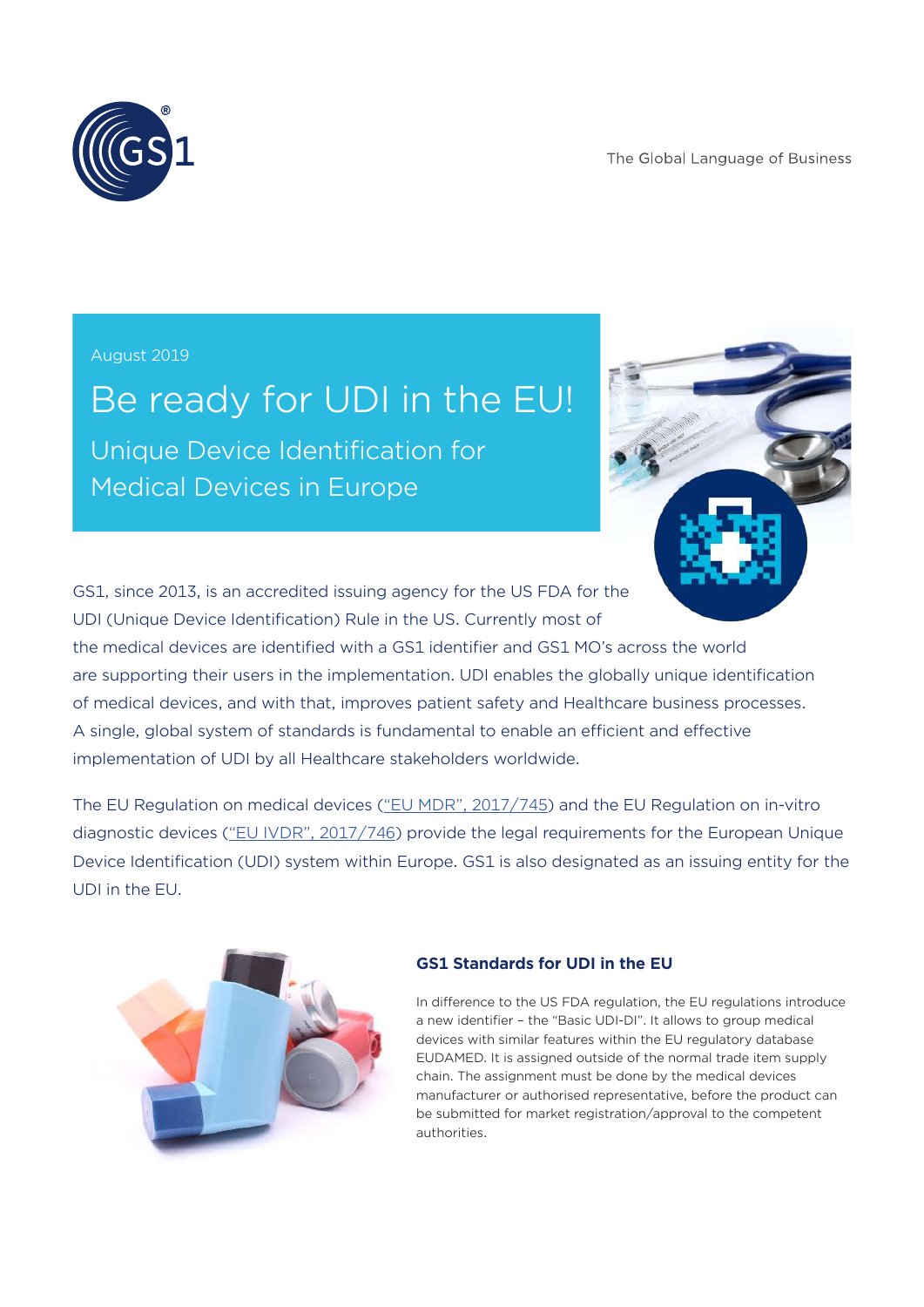#### **Unique Device Identification in GS1 terms**

| <b>UDI regulatory requirements</b>                                                             | <b>GS1 Standards</b>                                                                                                                                                                                  |
|------------------------------------------------------------------------------------------------|-------------------------------------------------------------------------------------------------------------------------------------------------------------------------------------------------------|
| <b>Basic UDI-DI</b><br>« New » level of identification in the EU                               | <b>GMN</b> (Global Model Number)<br>No Application Identifier (AI) for regulated<br>medical devices                                                                                                   |
| $UDI-DI^*$                                                                                     | GTIN <sup>*</sup>                                                                                                                                                                                     |
| Device Identifier (DI)                                                                         | <b>Global Trade Item Number</b>                                                                                                                                                                       |
| $UDI-PI^*$<br>Production Identifier (PI)<br>(if applicable)                                    | Al * Application Identifier (AI)<br>· Expiration date AI(17) - e.g. 141120<br>· Batch - lot Al(10) - e.g. 1234AB<br>· Serial number Al(21) - e.g. 12345XYZ<br>· Manufacture date Al(11) - e.g. 250717 |
| Production Identifier data will vary by medical device type and manufacturer current practice. |                                                                                                                                                                                                       |
| $UDI-DI + UDI-PI = UDI$                                                                        | $GTIN$ or $GTIN + AI(s) = UDI$                                                                                                                                                                        |
| The HRI Format shall follow the rules of the UDI Issuing Entity                                |                                                                                                                                                                                                       |

#### **Composition of the GMN (Basic UDI-DI)**



To calculate the GMN check characters: www.gs1.org/services/check-character-calculator

### **Composition of the GTIN (UDI-DI)**



To calculate the GTIN check digit: www.gs1.org/services/check-digit-calculator